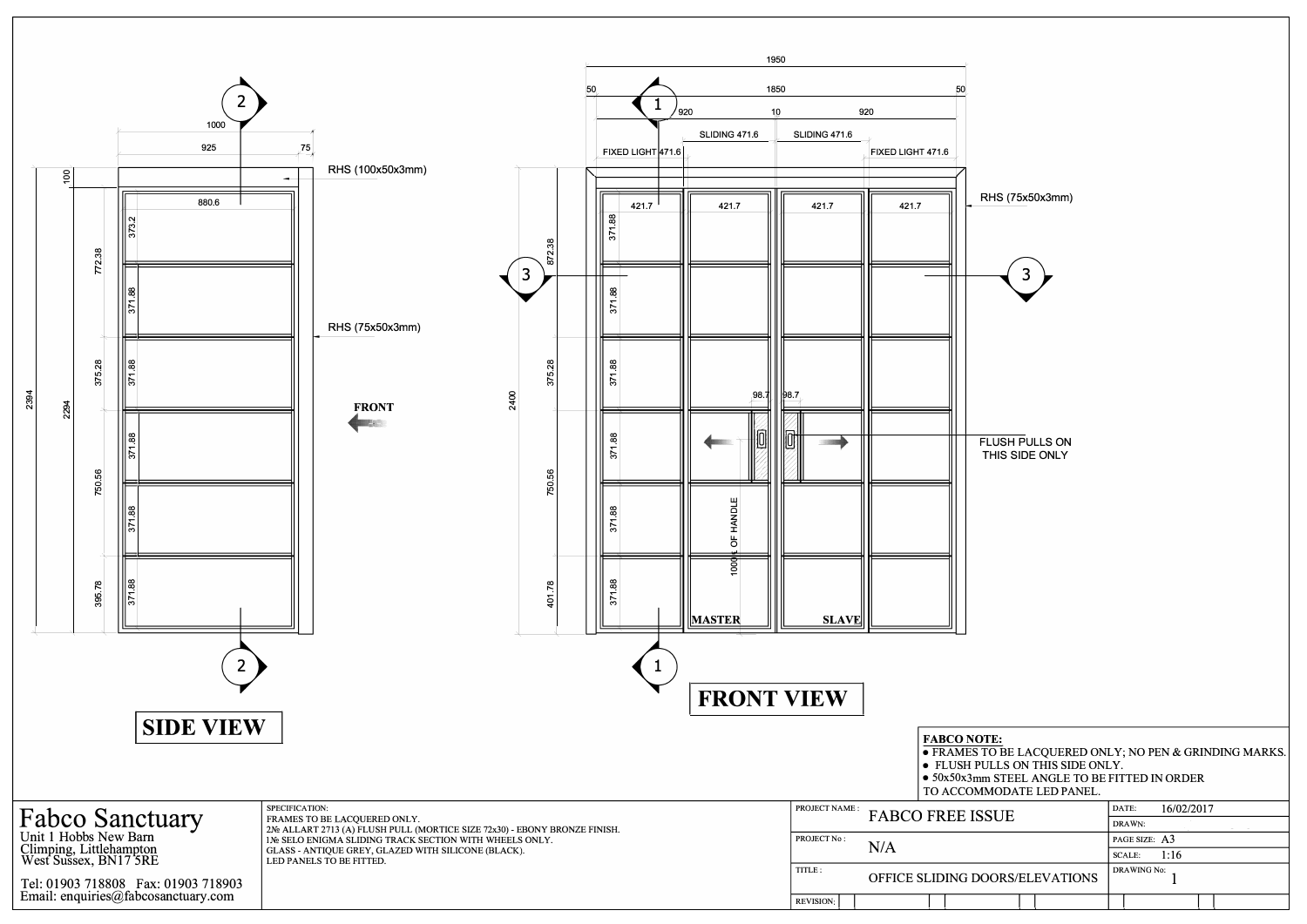

| SUE         | 16/02/2017<br>DATE:  |  |  |  |  |  |
|-------------|----------------------|--|--|--|--|--|
|             | DRAWN:               |  |  |  |  |  |
|             | PAGE SIZE: A3        |  |  |  |  |  |
|             | 1:3<br><b>SCALE:</b> |  |  |  |  |  |
| $\sqrt{-1}$ | <b>DRAWING No:</b>   |  |  |  |  |  |
|             |                      |  |  |  |  |  |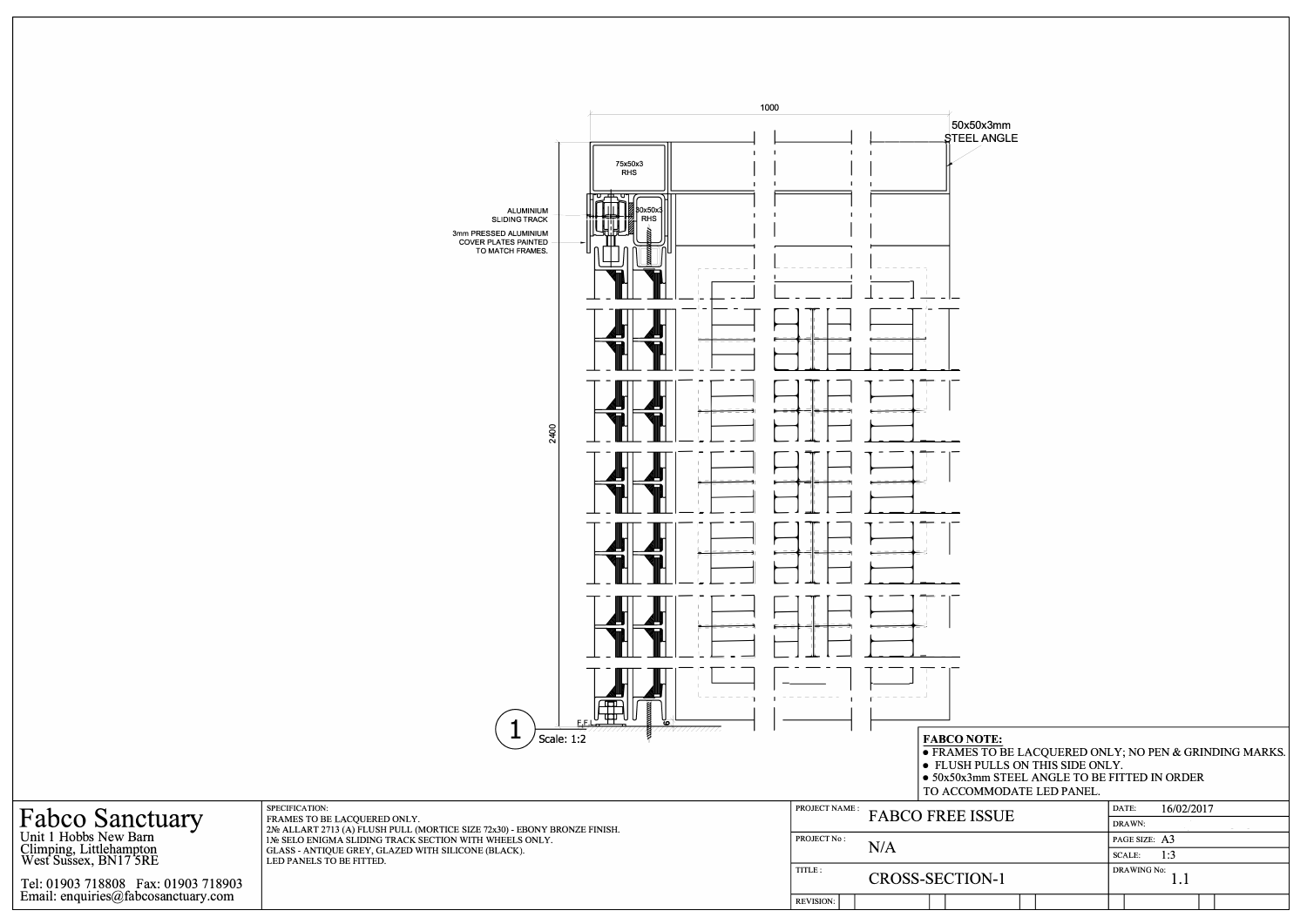

| • FRAMES TO BE LACQUERED ONLY; NO PEN & GRINDING MARKS.<br>• FLUSH PULLS ON THIS SIDE ONLY.<br>$\bullet$ 50x50x3mm STEEL ANGLE TO BE FITTED IN ORDER<br>TO ACCOMMODATE LED PANEL. |                      |  |  |  |  |  |
|-----------------------------------------------------------------------------------------------------------------------------------------------------------------------------------|----------------------|--|--|--|--|--|
| <b>PREE ISSUE</b>                                                                                                                                                                 | 16/02/2017<br>DATE:  |  |  |  |  |  |
|                                                                                                                                                                                   | DRAWN:               |  |  |  |  |  |
|                                                                                                                                                                                   | PAGE SIZE: A3        |  |  |  |  |  |
|                                                                                                                                                                                   | 1:3<br><b>SCALE:</b> |  |  |  |  |  |
| -SECTION-2                                                                                                                                                                        | <b>DRAWING No:</b>   |  |  |  |  |  |
|                                                                                                                                                                                   |                      |  |  |  |  |  |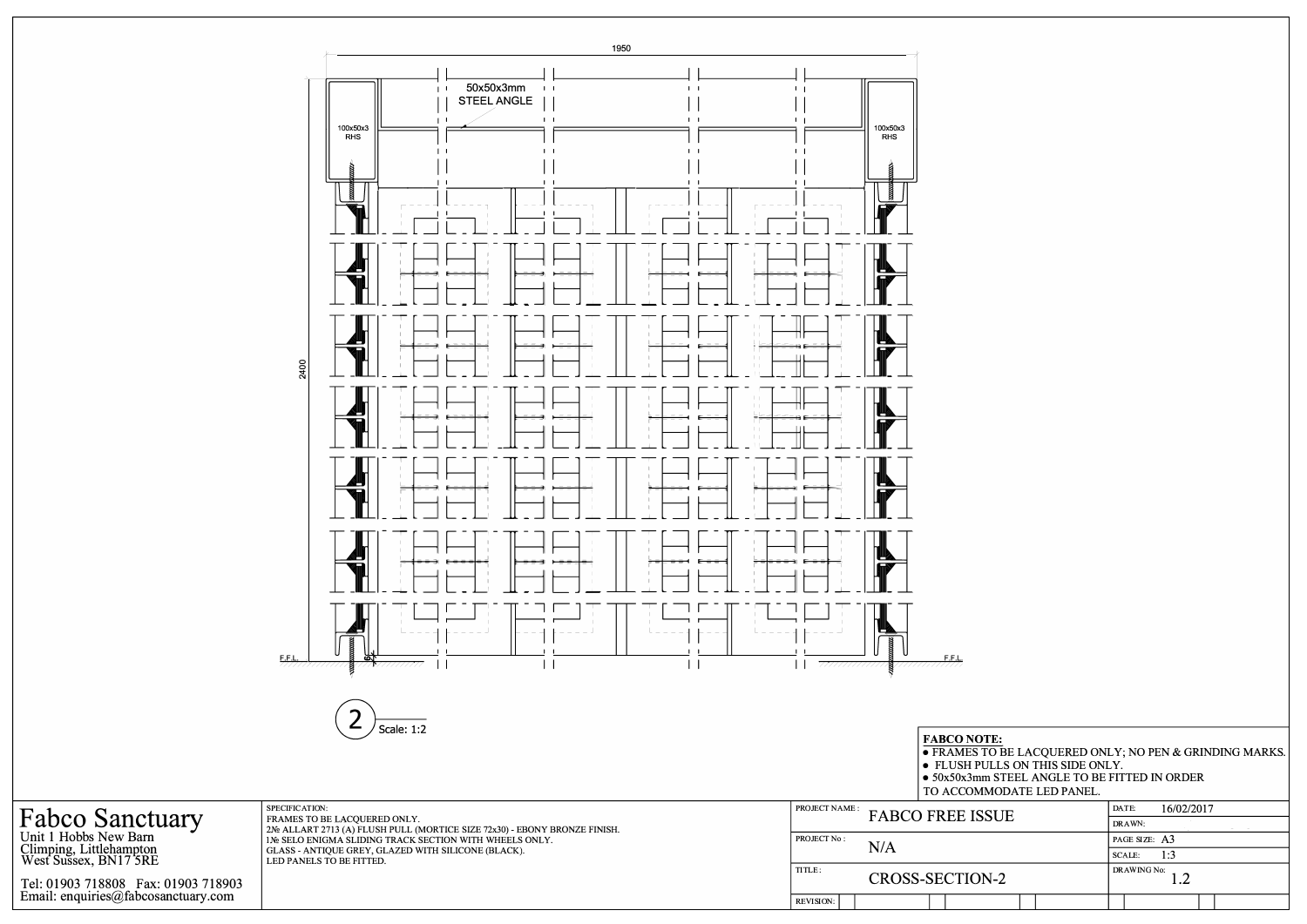



| MODATE LED PANEL. |  |
|-------------------|--|
|-------------------|--|

| SUE   | 16/02/2017<br>DATE:      |  |  |  |  |  |
|-------|--------------------------|--|--|--|--|--|
|       | DRAWN:                   |  |  |  |  |  |
|       | PAGE SIZE: A3            |  |  |  |  |  |
|       | 1:2<br><b>SCALE:</b>     |  |  |  |  |  |
| $J-3$ | <b>DRAWING No:</b> $1.3$ |  |  |  |  |  |
|       |                          |  |  |  |  |  |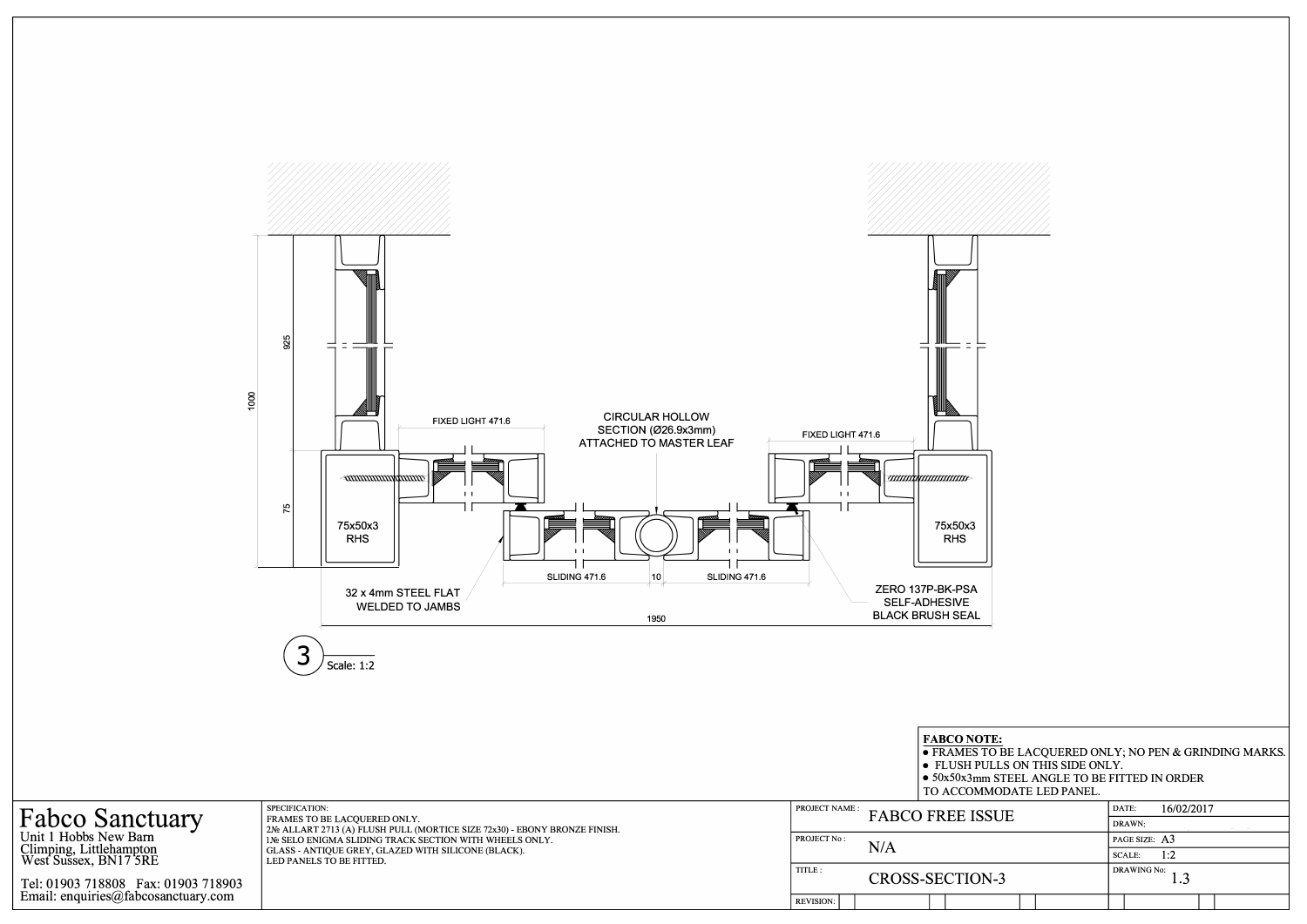

| SUE | 16/02/2017<br>DATE:          |
|-----|------------------------------|
|     | DRAWN:                       |
|     | PAGE SIZE: A3                |
|     | SCALE: $1:16$                |
|     | DRAWING No:<br>$\mathcal{A}$ |
|     |                              |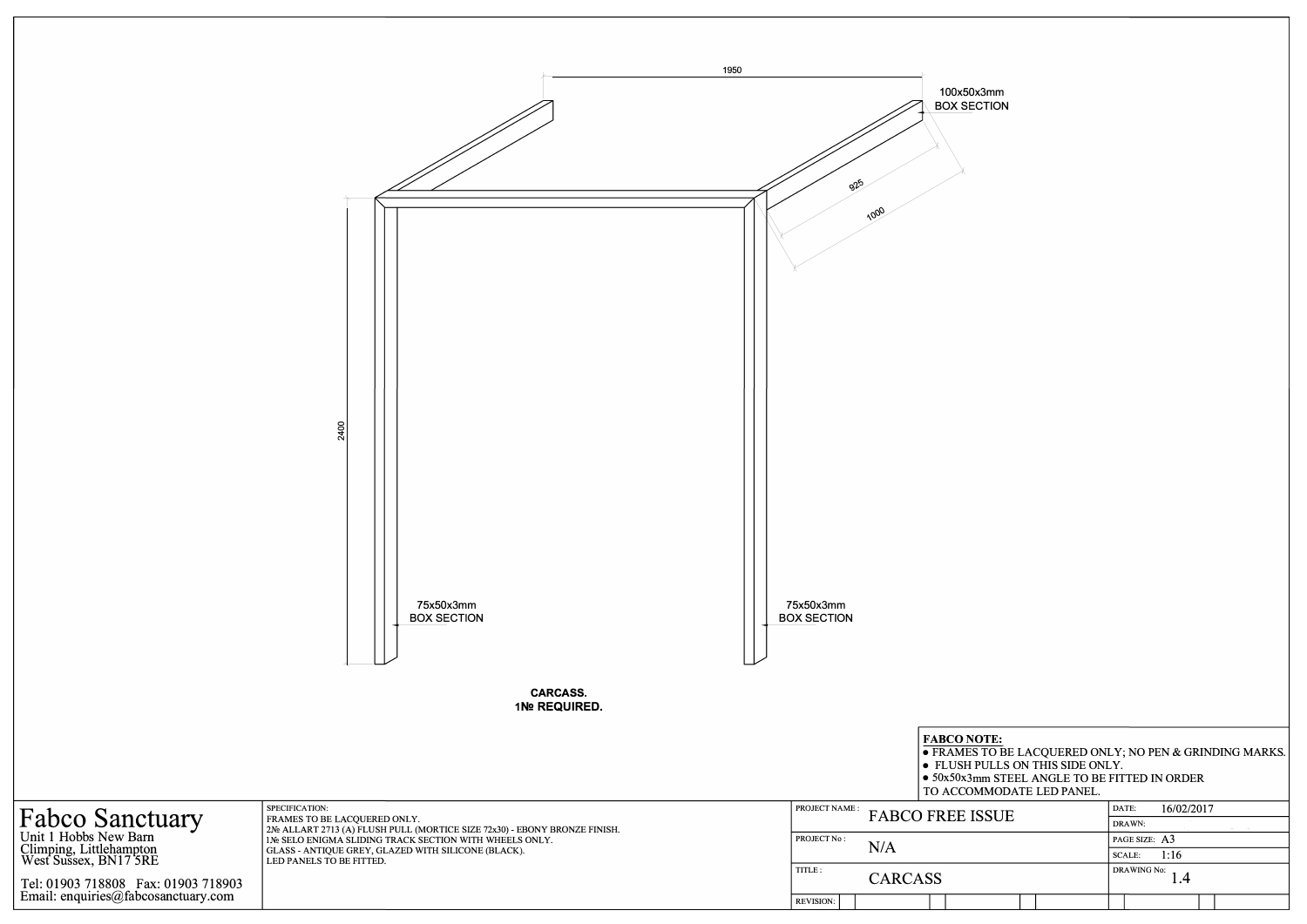

**• FRAMES TO BE LACQUERED ONLY; NO PEN & GRINDING MARKS.** 

| SUE                    | 16/02/2017<br>DATE:       |  |  |  |  |
|------------------------|---------------------------|--|--|--|--|
|                        | DRAWN:                    |  |  |  |  |
|                        | PAGE SIZE: A3             |  |  |  |  |
|                        | 1:16<br><b>SCALE:</b>     |  |  |  |  |
| <b>OORS/ELEVATIONS</b> | <b>DRAWING No:</b><br>1.5 |  |  |  |  |
|                        |                           |  |  |  |  |
|                        |                           |  |  |  |  |